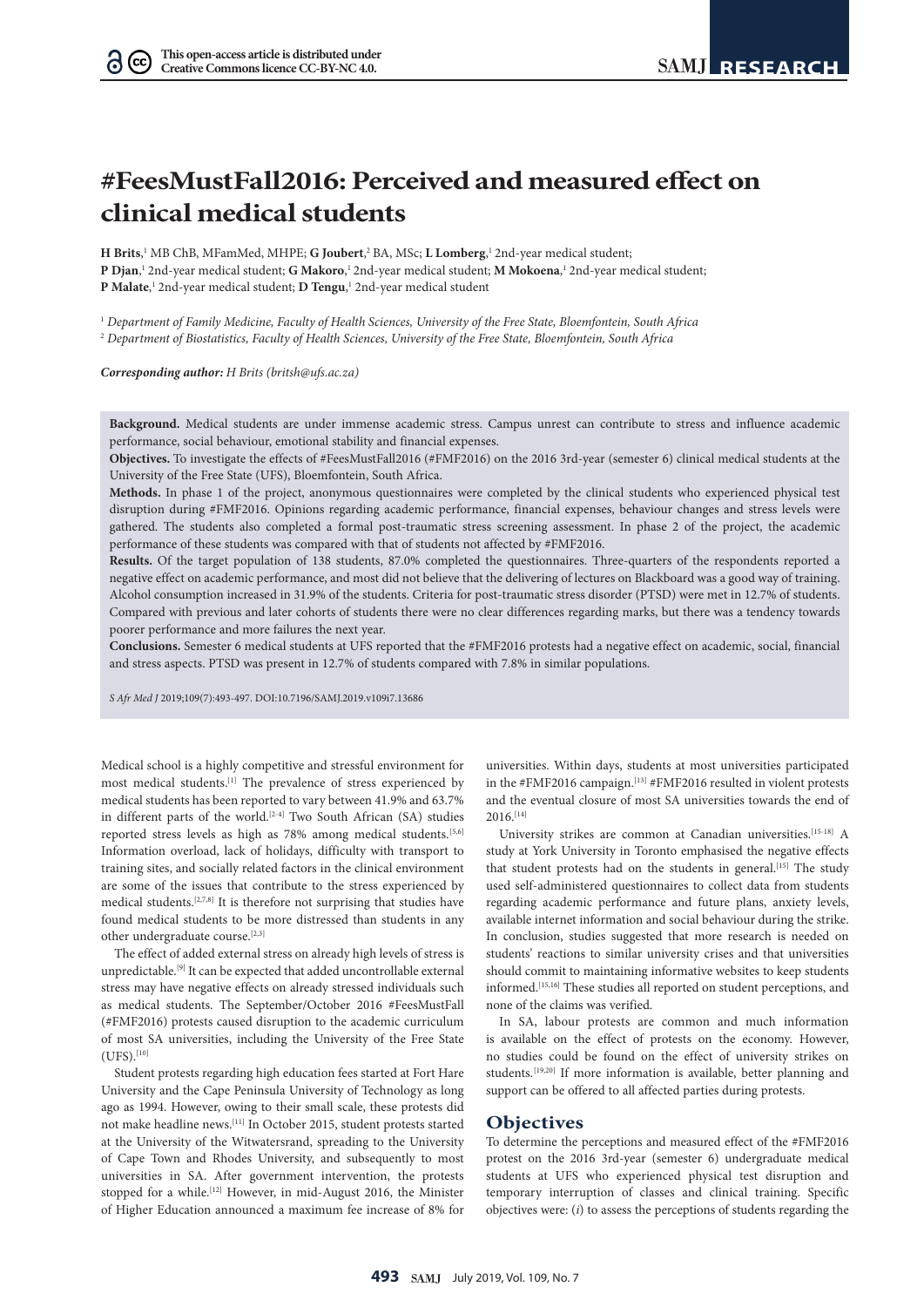effect of the protests on academic performance, social behaviour and financial implications; (*ii*) to assess students' perceptions regarding information sharing and support of authorities during the protest; (*iii*) to determine the presence of post-traumatic stress disorder (PTSD) after students experienced violent and physical test disruption, using a validated post-traumatic stress tool; and (*iv*) to measure the effect of #FMF2016 on academic performance by comparing end-of-year examination marks with marks of students not affected by protests.

# **Methods**

To address the study objectives, the project consisted of two phases. In phase 1, a descriptive study was performed to gather students' perceptions of the effect of #FMF2016, and screening for PTSD took place. In phase 2, examination marks of students affected by #FMF2016 were compared with marks of students not affected by #FMF2016.

# **Phase 1: Students' perceptions of the effect of #FMF2016 and results of PTSD screening Study population and sampling**

The study population consisted of 138 medical students who were in their 3rd year in 2016 at the UFS Bloemfontein campus. This class was selected because they experienced physical test disruptions and violent behaviour at a university venue. The 4th- and 5th-year clinical students received most of their training at off-campus clinical sites and in small groups, and were therefore not affected as much by the #FMF2016 unrest. The entire class was included, so no sampling method was required.

#### **Measurements**

The perceived effects of the protest were measured using voluntary, anonymous self-administered questionnaires. Completion of the questionnaires implied consent. The first part of the questionnaire gathered demographic information on age, gender, accommodation, and source of funding for the students' studies. This was followed by 25 statements on the perceived effect of the protests on academic performance, finances and social behaviour, as well as students' attitudes to the UFS management, the protest in general, and stress experienced. These questions were derived from the results and recommendations of the studies referenced at the beginning of the article.[15-18] Students had four options for each statement, namely 'strongly disagree', 'disagree', 'agree' and 'strongly agree'. The last part of the questionnaire included a validated PTSD screening tool developed by Brewin *et al*. [21] The screening tool consisted of 10 questions and, according to the instructions, a score of ≥6 was considered positive for PTSD. The questionnaire was only available in English, as the Brewin questionnaire was only validated in English. Class group leaders distributed and collected the completed questionnaires. The study was performed in the second semester of 2017 after ethical and UFS permission had been obtained.

## **Pilot study**

A pilot study was conducted to test the clarity and appropriateness of the questionnaire. Twenty 2017 3rd-year medical students filled in the questionnaire. Minor changes were made to improve the flow of the questionnaire.

## **Data analysis**

Data were filled in on Excel 2016 spreadsheets (Microsoft, USA) and double-checked for errors. The Department of Biostatistics, Faculty of Health Sciences, summarised the data using frequencies and percentages (categorical variables) and mean (age). For analysis, the options 'strongly disagree' and 'disagree' were grouped, as were 'agree' and 'strongly agree'. This was done because of the small numbers in many subcategories.

# **Phase 2: Comparison of student marks Study population and sampling**

The study population consisted of the 3rd-, 4th- and 5th-year medical students at UFS who took part in the end-of-year assessment during 2015, 2016 and 2017, respectively.

#### **Measurements**

As a first step, the mid-year 3rd-year examination marks of the student groups included in the study were compared to establish whether the groups were comparable. Secondly, the marks of the 2016 3rd-year students were then compared with the 3rd-year marks of the 2015 and 2017 students. The 4th-year marks of these students were also compared with the 4th-year marks of the 2015 and 2016 students. Finally, as the 2016 4th- and 5th-year students were also affected by the #FMF2016 protests, their marks were compared with the students of 2015 and 2017.

After ethics committee and university authority approval, student marks, linked to student numbers, were obtained from the official database of the Faculty of Health Sciences. This is a secure database with password protection, and only authorised access is permitted.

#### **Pilot study**

No pilot study was conducted, as the specific data required and the data analysis were discussed with a biostatistician before the data gathering.

## **Data analysis**

The data were available in Excel 2016 spreadsheets, and were sorted according to years and modules. The average mark and percentage of failures over all modules were calculated for each year group and then compared using *t*-tests (average marks) and Fisher's exact test (percentage of failures).

#### **Ethical considerations**

Ethical approval to conduct the study was obtained from the Health Sciences Research Ethics Committee of UFS (ref. no. HSREC-S 24/2017). Approval to include students and use student marks was granted by the appropriate authorities of UFS. No person was identified, as the questionnaires were anonymous and only student numbers were used for the mark comparison. A psychologist was available to assist students who experienced high levels of stress during questionnaire completion.

#### **Results**

## **Phase 1: Students' perceptions of the effect of #FMF2016 and results of PTSD screening**

A total of 120 students completed the questionnaire. The student response rate was 87.0%, with an equal distribution between males and females. Student ages varied between 20 and 28 years, with a mean of 22 years. Before the protest, 22.2% of students lived on campus, which decreased to 7.5% after the protests.

The majority of the students used a combination of funding sources for their studies, with parents and family contributing in >60% of cases. Fewer than 50% of students studied with some type of bursary. Only one student indicated that he/she received funding from the National Student Financial Aid Scheme.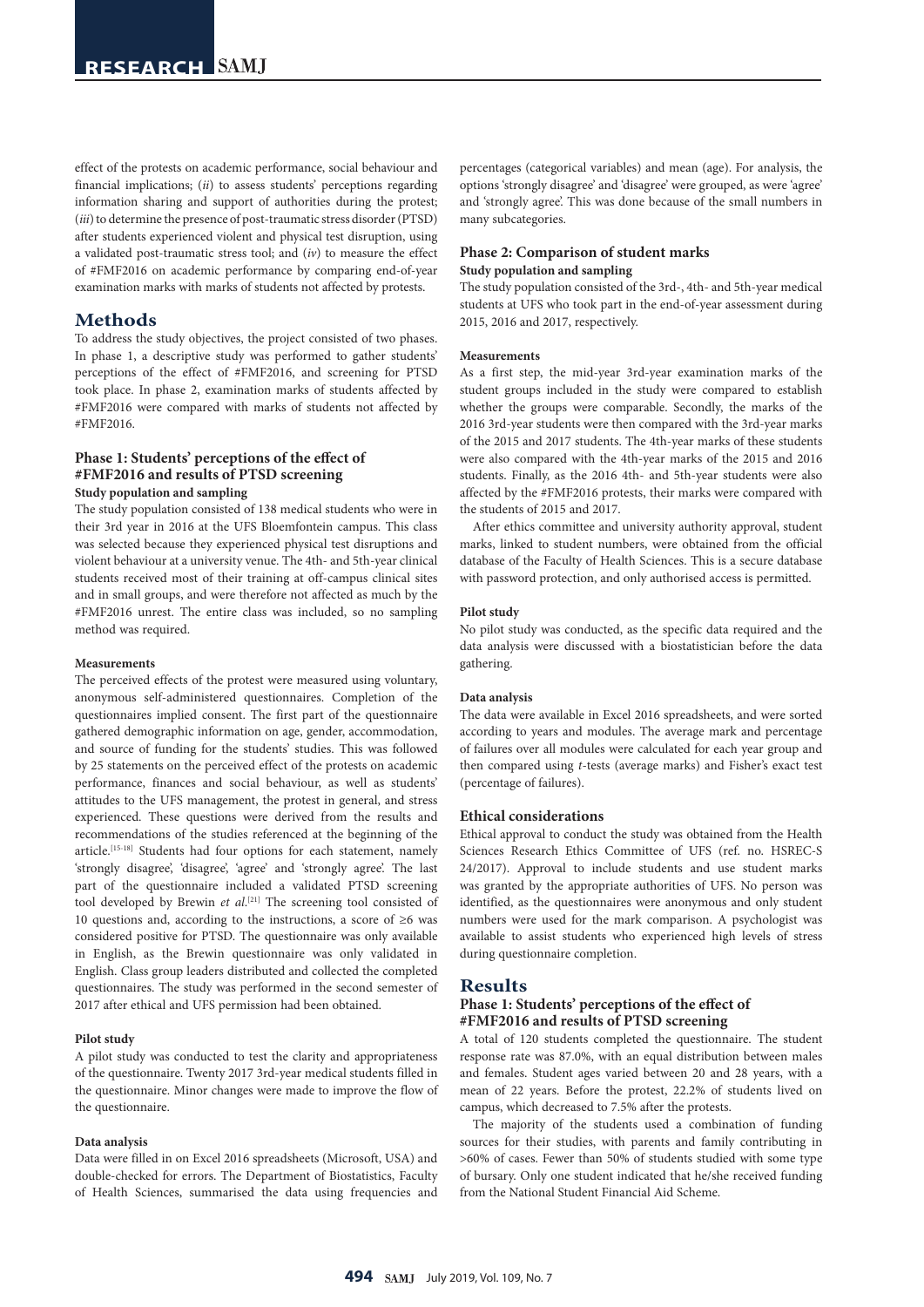Most of the students (74.0%) agreed that #FMF2016 had a negative effect on academic performance (Fig. 1). Almost all the students (92.3%) disagreed with the statement that they spent less money during the protests. Behaviour changed negatively, with 40.0% of students reporting changes in sleeping patterns and 31.9% reporting that they consumed more alcohol. Fig. 1 is a summary of some of their responses.

In general, students felt negative about the protests, with 79.7% fearing a reoccurrence the following year. Poor communication with students on the part of the authorities was claimed by 56.7% of students. Some of the general responses are summarised in Table 1.

The self-reported stress levels of the students were a median of 6 out of 10 during the protest and 5 out of 10 at the time of data collection (range 0 - 10 during both occasions). The largest percentage of students (42.5%) reported higher levels of stress during the protest, followed by 29.2% who reported the same levels during the protest as currently experienced, and 28.3% who reported lower stress levels during the protest. Using the validated PTSD screening tool, 12.7% of students screened positive for PTSD.

PTSD was slightly higher in female (15.8%) than male students (10.0%) (*p*=0.35). Male students were significantly more likely to agree that they consumed more alcohol during the protest (43.3%) than female students (20.3%) (*p*=0.01). Female students were more likely to have supported the cause of the protest (47.5%) than male students (30.5%) (*p*=0.06), but more males (33.3% v. 25.4% of females; *p*=0.34) reported having felt pressurised to join the protest. Only 3.3% of males indicated that they had participated in the protest, compared with 8.5% of female students (*p*=0.27). No significant differences were found between age groups (<23; ≥23 years) with regard to these variables.

# **Phase 2: Comparison of student marks**

The average entry marks into the clinical phase of the study for the different year groups used in the study were 63.6% (2014), 70.1% (2015), 65.4% (2016) and 63.1% (2017). There was no statistically significant difference between the groups, and the groups were considered comparable.

The 2016 3rd-year class experienced the physical test disruption; however, all 2016





| <b>Student responses</b>                                   | %    |  |
|------------------------------------------------------------|------|--|
| I felt safer with additional security present              | 42.4 |  |
| I felt unsafe during the disruption of the test            | 83.1 |  |
| I feared for reoccurrence of #FMF in 2017                  | 79.7 |  |
| I experienced physical intimidation during test disruption | 80.5 |  |
| I supported the cause of #FMF                              | 39.5 |  |
| I felt pressurised to participate in protests              | 29.2 |  |
| I partook in the protests                                  | 5.8  |  |
| I felt angry towards the university for closing it         | 54.2 |  |
| I felt that the faculty supported us well                  | 50.8 |  |

classes were affected by #FMF2016. The 2016 3rd-year students were 4th-years in 2017. Per study year (3rd, 4th or 5th), no statistically significant differences were observed between the marks of students affected and not affected by #FMF2016. The mean percentage and failure percentage in the end-of-year examinations for each year group are displayed in Table 2.

# **Discussion**

The response rate of 87.0%, equal gender split and age distribution are in line with what was expected for this group of medical students, and generalisability of results is therefore possible.

Possibly the most important aspect of the #FMF2016 campaign was student fees: whether there should be a limited increase or no increase in university fees, or free tuition for students.[13,14] University fees would have a direct influence on this group of students, as fewer than 50% of them reported that they had bursaries to support some or all of their study expenses.

Many students will be in debt when they complete their studies, and a disruptive study environment where studies may need to be extended may put an extra financial burden on them. After the protests, more than half of the students who stayed in university hostels left for off-campus accommodation, which is much more expensive. However, #FMF2016 cannot be seen as the only factor contributing to this change, as many clinical medical students find it difficult to balance academic and hostel life and prefer off-campus accommodation, despite the higher accommodation and transport cost. Only 7.7% of students agreed with the statement that they spent less money during the protests, while 44.5% indicated that they spent more money on transport. Reasons for the increase in transport costs can be attributed to the fact that most training took place at off-campus venues.

Despite many efforts on the part of the university, three-quarters of the students felt that the protests had a negative effect on their academic performance. Although the School of Medicine continued with training, despite the closure of the rest of the university, alternative and adapted measures were put in place. All lecture material was available on Blackboard, while only some lectures were presented in person to students. Only a third of the students felt that Blackboard was a good way to catch up lectures. Internet access is needed to access Blackboard, and if students are not on campus, they need to use their data for this.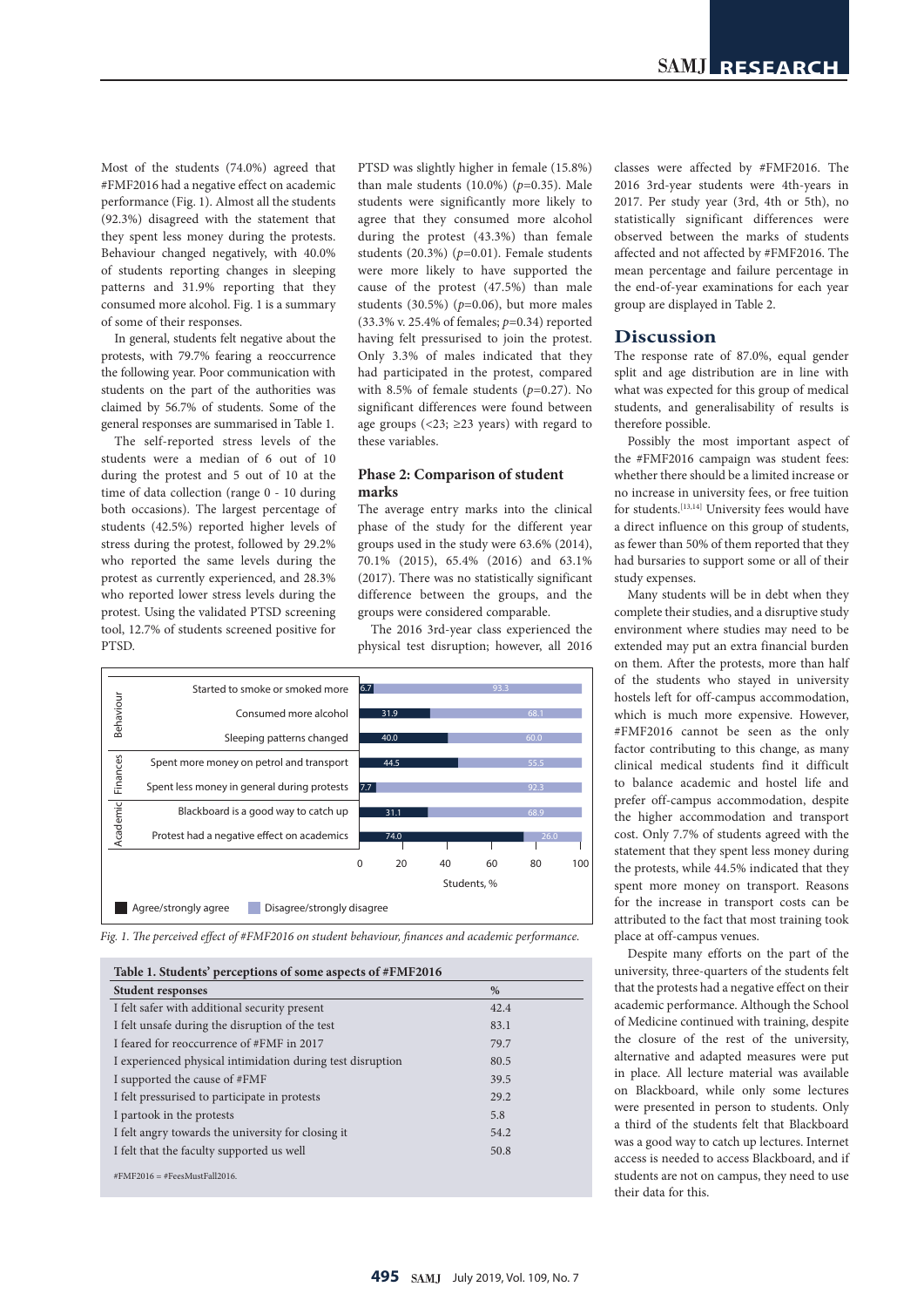| Table 2. Mean percentage and failure percentage per year group for all modules in the end-of-year examinations |      |      |      |                 |  |  |
|----------------------------------------------------------------------------------------------------------------|------|------|------|-----------------|--|--|
| Year group                                                                                                     | 2015 | 2016 | 2017 | <i>p</i> -value |  |  |
| 3rd-years                                                                                                      |      |      |      |                 |  |  |
| Mean $(\%)$                                                                                                    | 64.4 | 63.2 | 64.7 | 0.10            |  |  |
| Failure (%)                                                                                                    | 5.2  | 6.7  | 3.4  | 0.69            |  |  |
| 4th-years                                                                                                      |      |      |      |                 |  |  |
| Mean $(\%)$                                                                                                    | 67.3 | 68.0 | 67.1 | 0.37            |  |  |
| Failure (%)                                                                                                    | 1.9  | 1.9  | 5.9  | 0.14            |  |  |
| 5th-years                                                                                                      |      |      |      |                 |  |  |
| Mean $(\%)$                                                                                                    | 68.2 | 67.9 | 69.7 | 0.07            |  |  |
| Failure (%)                                                                                                    | 2.9  | 1.9  | 2.0  | 0.90            |  |  |
|                                                                                                                |      |      |      |                 |  |  |

\***Bold font** denotes the student groups directly affected by the #FeesMustFall2016 protests.

Blackboard was also used for communication with students, and more than half of the students felt that the communication was not good. Lack of internet access may have been a factor contributing to this opinion. Canadian studies also found that lack of internet access played a role in student dissatisfaction during strikes, but suggested that communication with students should be through the official communication networks of the university,<sup>[15-18]</sup> which is currently Blackboard for UFS.

Although the protests did not have a major effect on smoking, a third of the students confessed to consuming more alcohol and 40.0% experienced changes in sleeping patterns. Both alcohol consumption and changes in sleeping patterns can have negative effects on academic performance, through the direct effect on memory, decreased motivation and less time to spend on studies.[22-24] Behaviour changes during protests are not unique to our setting, as various studies have reported that protests contributed to behaviour changes and increases in alcohol consumption.[15-18] Higher alcohol consumption may also contribute to increased financial expenditure.

Only half of the students felt that the faculty supported them during the protests. This phenomenon of students feeling unsupported by authorities or universities has also been found in other studies.<sup>[16-18]</sup> Students felt stressed, with 79.7% fearing reoccurrence of protests. Despite the protests, stress levels never increased to abnormally high levels. It is difficult to compare stress levels between studies, as different measures were used to assess stress. Self-reported stress in a study at the University of KwaZulu-Natal was 78% among medical students, while a study in Pakistan reported moderate stress in 71.7% of medical students and high levels of stress in 20.8%. Both these studies were done under usual conditions.<sup>[6,25]</sup> A study at UFS found that 46.1% of 4th-year medical students suffered from burnout, which may be an indication of high stress levels in this setting.<sup>[26]</sup> The 2016 semester 6 students were assessed in 2015 (in semester 3) and according to the Depression Anxiety Stress Scales (DASS-21), 35.0% of them screened positive for stress.[27]

Using a validated PTSD screening tool,<sup>[21]</sup> 12.7% of the 120 students screened positive for PTSD after the test disruption. This is much higher than the global figures of 7.8 - 9.2% found in similar populations exposed to a traumatic event.[28]

No negative effect of the protests could be demonstrated from the student marks, although 74.0% of students felt that the protests had a negative effect on academic performance. A negative effect on academic performance has been reported in other studies, but all were self-reported views.[15-18] Stress does not necessarily affect cognition negatively, and academic performance may even improve with moderate added stress.[9,29]

Although #FMF2016 did not have a negative effect on academic performance, PTSD and increased alcohol consumption may have long-term effects on individuals in this already stressful environment.

#### **Study limitations**

The data collection on student perceptions of #FMF2016 only took place during 2017, as the students left for their holiday after the examination, and the study could only be conducted after ethical approval and granting of permission by the authorities.

## **Conclusions**

From the data collected and interpretation thereof, it was possible to report on the perceived and real effect of #FMF2016 on clinical medical students at UFS. These results may also be generalisable to other medical faculties, as their students experience the same study and environmental stress. The negative coping mechanisms displayed in this study may assist medical faculties to prepare students for additional stress and equip them to cope with it. Contingency plans to communicate effectively with students and staff during unforeseen student unrest need to be in place and tested.

Reported negative behaviour changes occurred, with 31.9% of students reporting increased alcohol consumption and 40.0% reporting changes in sleep patterns. Both these factors may have a negative effect on academic performance, although it was not demonstrated.

The financial burden on the students increased, with transport a major contributor and relocation to off-campus accommodation another possible factor. This extra expense placed additional stress on the already financially strained students.

Only half of the students felt that the university supported them sufficiently and that communication was adequate, despite regular updates on Blackboard, the official communication medium for the students.

The general stress levels of the students were not abnormally high, but 79.7% feared reoccurrence of the protests. Alarmingly, however, 12.7% of students screened positive for PTSD after the violent test disruption.

Although 74.0% of students claimed poorer academic performance due to the protests, this could not be proved by comparing examination results with those of students not affected by protests.

## **Recommendations**

- Owing to the lack of local data, a study to determine the general stress levels of medical students, as well as PTSD, in our study population will be valuable.
- The high prevalence of PTSD in our study population warranted the subsequent appointment of a clinical psychologist and a social worker to assist medical students in coping.